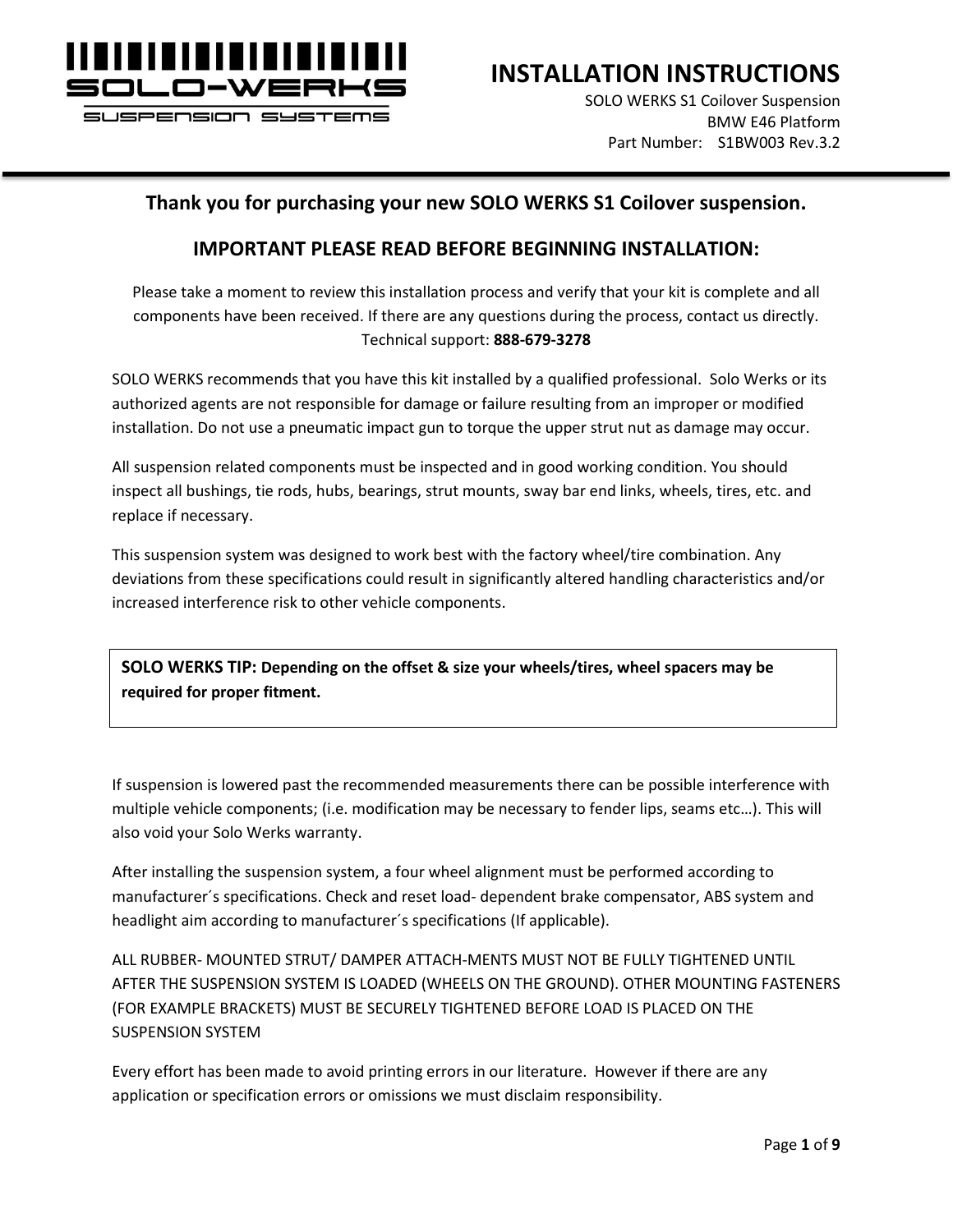

SOLO WERKS S1 Coilover Suspension BMW E46 Platform Part Number: S1BW003 Rev.3.2

SUSPENSION SYSTEMS

# **Fig. 1**



| #            | <b>Description</b>               | <b>Part Number</b> |  |  |  |
|--------------|----------------------------------|--------------------|--|--|--|
| $\mathbf{1}$ | <b>Top Nut Nyloc</b>             | S1BW003-12         |  |  |  |
|              |                                  | 31336760943        |  |  |  |
| 2            | OEM Upper Strut Mount            | 31336752735        |  |  |  |
| 3            | <b>OEM Dust Collar</b>           | 31331110196        |  |  |  |
| 4            | Oem Washer                       | 31336776760        |  |  |  |
| 5            | <b>Upper Spring Seat</b>         | S1BW003-02         |  |  |  |
| 6            | Elastomer Bumpstop               | S1BW003-07         |  |  |  |
| 7            | Damper Shaft                     |                    |  |  |  |
| 8            | Vent Disc                        | S1BW003-10         |  |  |  |
| 9            | <b>Strut Housing</b>             | S1BW003-01         |  |  |  |
| 10           | Lower Spring Perch               | S1BW003-06         |  |  |  |
| 11           | <b>Lock Ring</b>                 | S1BW003-06         |  |  |  |
| 12           | Sway Bar Mount Bracket           |                    |  |  |  |
| 13           | Alignment Tab                    |                    |  |  |  |
| 14           | Tapered Portion of Strut Housing |                    |  |  |  |
| 15           | <b>Spring Assembly</b>           |                    |  |  |  |
| 16           | <b>Main Spring</b>               | 800210             |  |  |  |
| 17           | Spring Isolator                  | S1-500             |  |  |  |
| 18           | <b>Helper Spring</b>             | S-1001             |  |  |  |

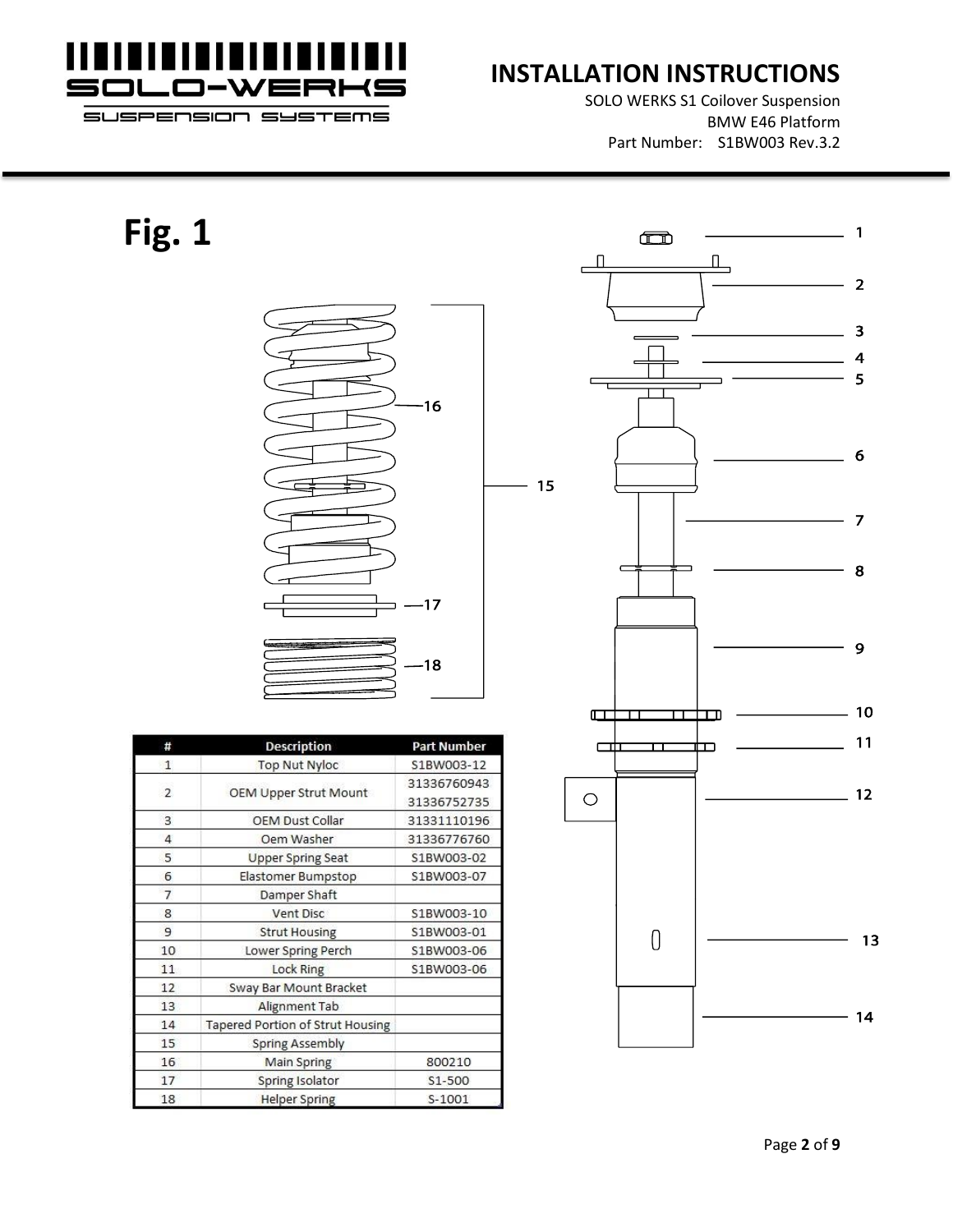

# **INSTALLATION INSTRUCTIONS**

SOLO WERKS S1 Coilover Suspension BMW E46 Platform Part Number: S1BW003 Rev.3.2

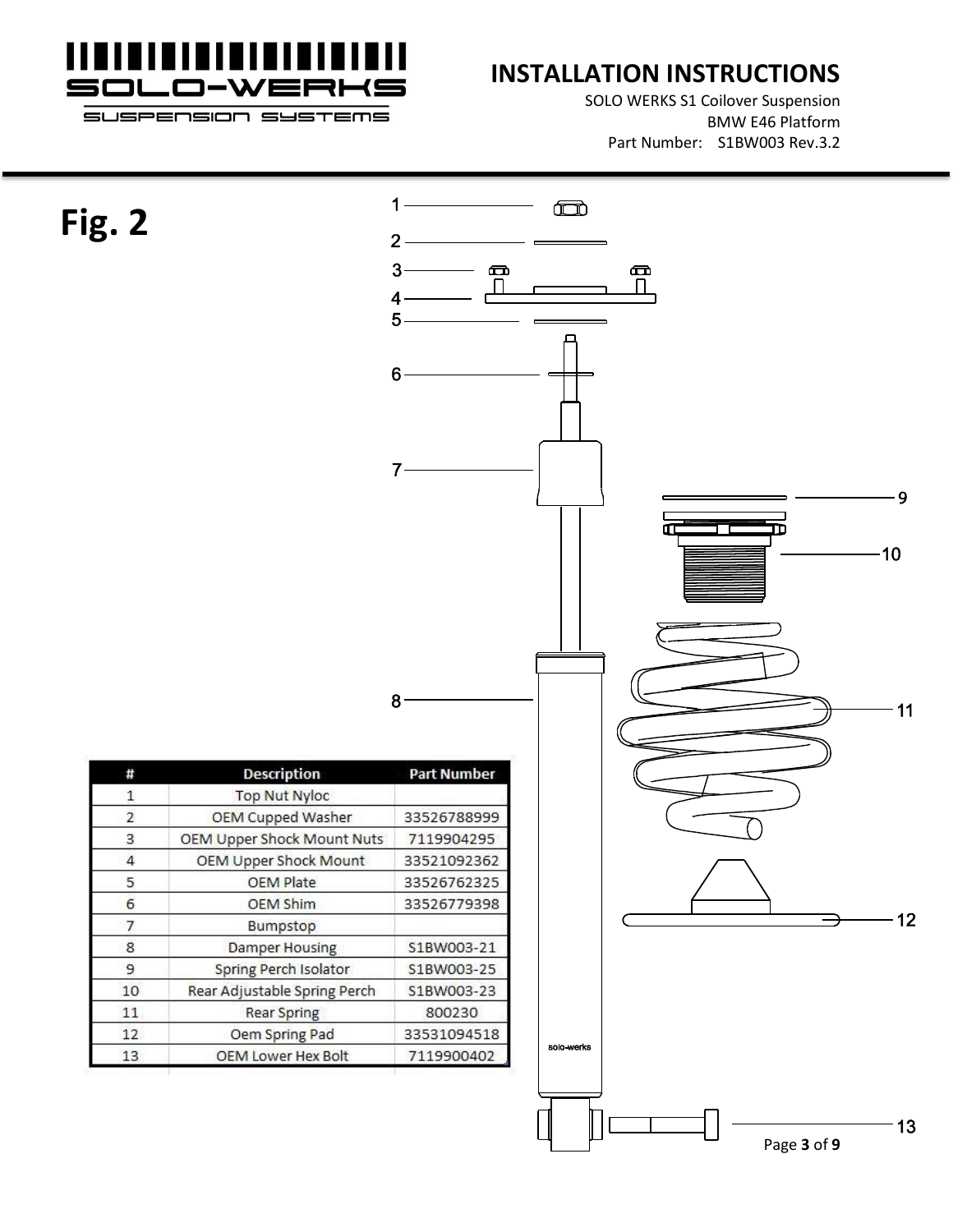

# **INSTALLATION INSTRUCTIONS**

SOLO WERKS S1 Coilover Suspension BMW E46 Platform Part Number: S1BW003 Rev.3.2

#### **Original Suspension Removal**

#### **Front**

- 1. Support Lower Control Arm/Spindle
- 2. Remove any lines from original suspension strut mounts
- 3. Remove sway bar end link from strut housing and sway bar (Fig. 1 #13)
- 4. Remove Lower spindle Bolt from spindle
- 5. Using Strut Spreader Tool, spread spindle mount
- 6. Lower the control arm to separate strut from spindle. (Fig.1 #15)
	- a. Ensure that the lower control arm is still supported
	- b. This may require work to separate as corrosion may limit movement
	- c. Using rubber mallet tap the cast spindle to free strut from spindle
- 7. Support strut from inside wheel well
- 8. Remove three (3) upper strut mount nuts (Fig.1 #3)
- 9. Remove strut assembly
- 10. Leave the Strut Spreader in place

*SOLO WERKS TIP:* **As the strut mounts are a consumable/wear item and are a known fail point on this chassis. Solo Werks recommends using new replacement parts and leaving your original suspension as an assembly. These parts are available from your Solo Werks Dealer or your local BMW parts dealer.**

NOTE: If you are using your existing OEM upper strut mount (Fig. 1 #3) you must remove this from the strut assembly. This component is under extreme pressure from the front spring and must be removed using an appropriate spring compressor to relieve the pressure. Follow the directions given by the manufacturer of the Spring Compressor to safely remove the spring and disassemble the Strut Assembly.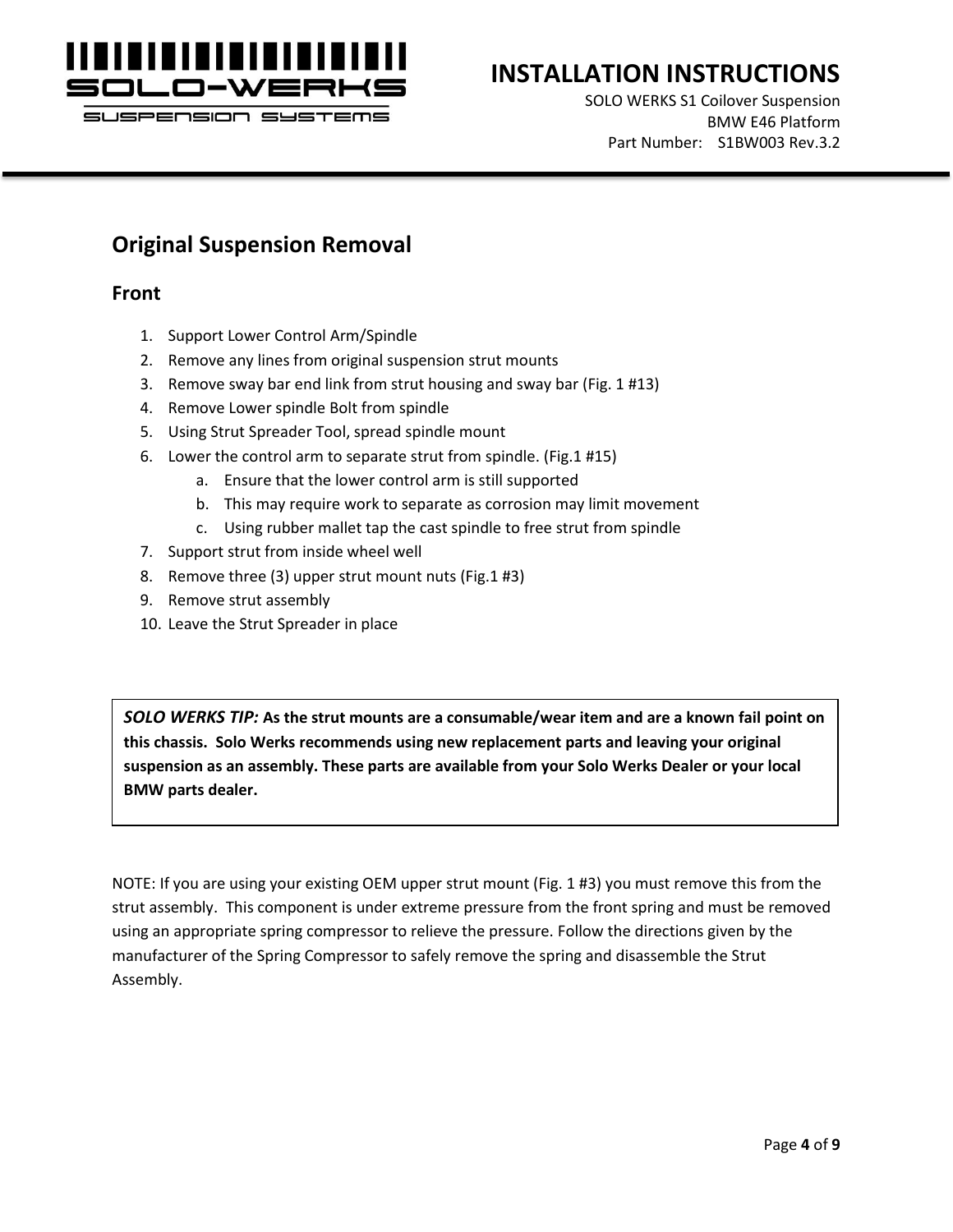

SOLO WERKS S1 Coilover Suspension BMW E46 Platform Part Number: S1BW003 Rev.3.2

### **Solo Werks Coilover Pre Assembly – Priming the Dampers**



**SOLO WERKS TIP:** *As the suspension is shipped and stored in a horizontal position, it is advisable*  to exercise or Prime the shock absorber before you install them to ensure that the internal *contents are in the correct chambers. Therefore we advise that before you assemble the front coilover shock absorber, take a moment to purge the shock absorber.* 

*To do this, one side at a time remove the following from one of the front Coilover Assemblies:*

- *Two Upper fasteners (lock nut and securing nut)*
- *Upper Spring Perch*
- *Main Spring*
- *Spring Isolator*
- *Helper Spring*

*You will then be left with the coilover strut with the bumpstop and vent disc on the shaft. Pull the bumpstop up to the top of the chrome shock shaft, just before the threaded portion.* 

*With the shock upright (as it would be installed in the vehicle) compress the shock shaft until the bump stop touches the shock housing, and then pull to extend the shock shaft back to full extension.*

 *Repeat 3-5 times. You will notice the shock forces getting progressively harder each time. Once they feel consistent each way, you are ready to install.*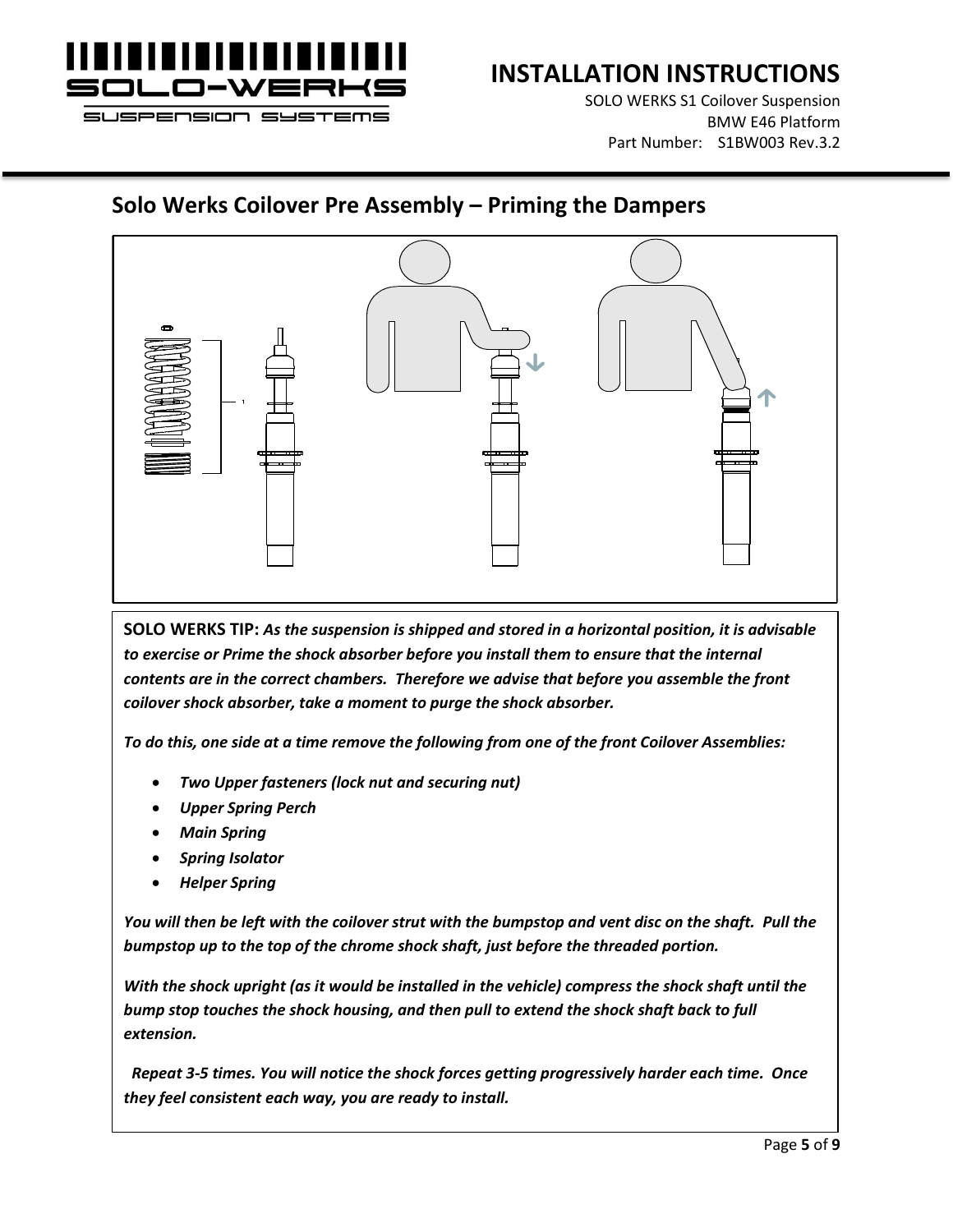

SOLO WERKS S1 Coilover Suspension BMW E46 Platform Part Number: S1BW003 Rev.3.2

# **Solo Werks Coilover Assembly and Installation**

#### **Front**

- 1. Assemble the coilover assembly with the OEM Strut Mount using the provided hardware as in the diagram (Fig. 1 )
	- a. The Non Nyloc nut that is on the shock shaft is used during transport purposes only to keep the assembly together and is not used in the final assembly.

NOTE: Use of an anti-corrosion spray such as the Boeshield T-9 on the threads & main perch/spring seat at this point can make the adjustment process much easier and will add an extra layer of protection. Boeshield T-9 is available from your Solo Werks dealer.

- 2. Insert strut assembly into vehicle
	- a. Hand tighten three (3) upper strut mount nuts

NOTE: Before proceeding with the next step, inspect the Spindle for debris (rust/dirt etc. as this can make installation difficult.

- 3. Connect strut housing to spindle:
	- a. Insert Strut into spindle making sure housing is completely seated within spindle. (Fig.1 #15)
	- b. Remove strut spreader tool and insert OEM hex bolt and nut, torque to spec.
- 4. Reattach any brake, ABS lines, etc that were removed.
- 5. Repeat procedure on the other side of vehicle.
- 6. Once vehicle is placed back on the ground tighten three (3) upper strut mount nuts to proper torque specifications.
- 7. Adjust lower spring perch to desired vehicle height.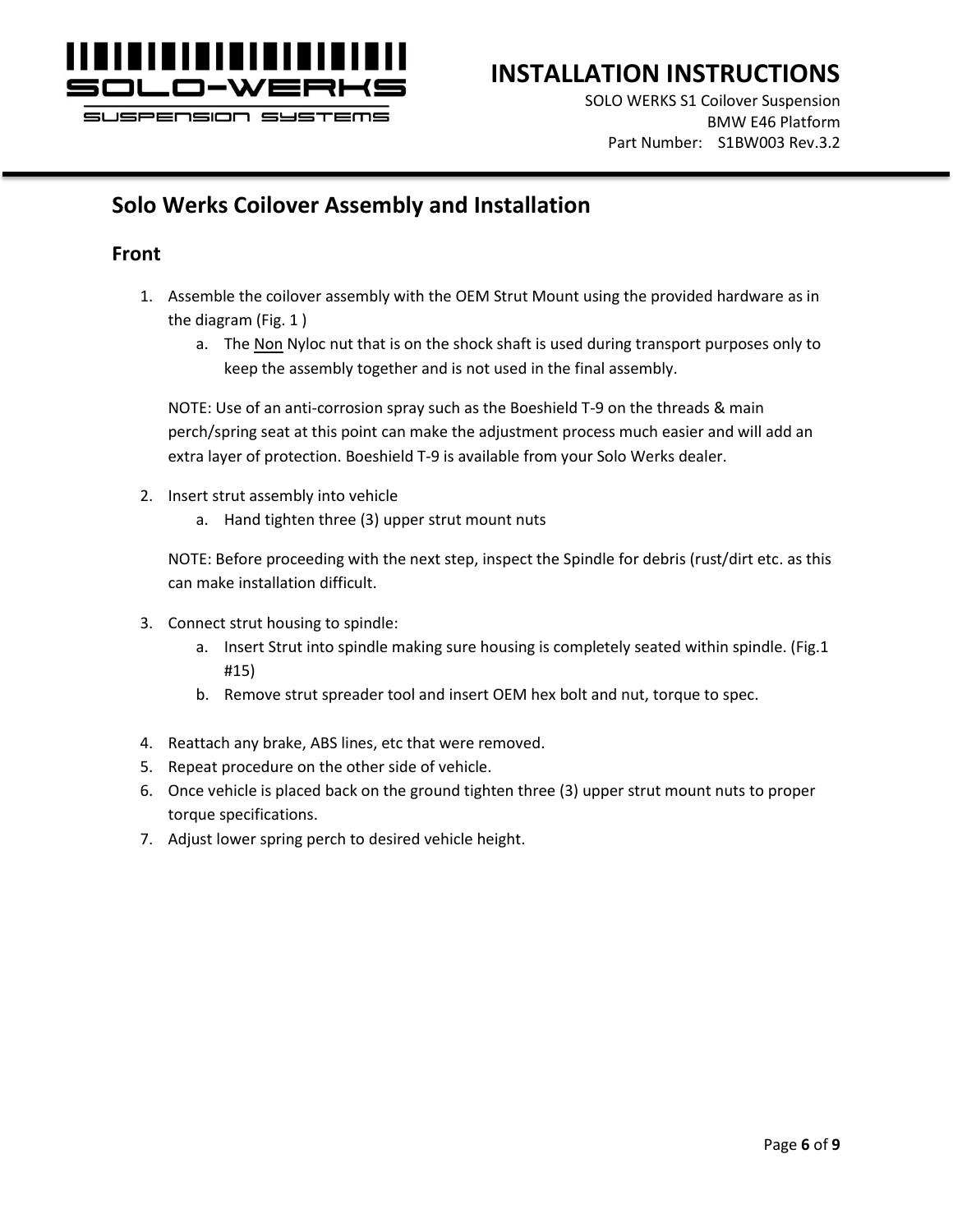

### **INSTALLATION INSTRUCTIONS**

SOLO WERKS S1 Coilover Suspension BMW E46 Platform Part Number: S1BW003 Rev.3.2

### **Original Suspension Removal**

**Rear**

**SOLO WERKS TIP:** *The removal and installation of the rear is easiest if you are able to disconnect the rear anti sway bar end links from the lower control arms.*

- 1. While supporting lower control arm in the compressed position (loaded as if it is on the ground) using floor jack, jack stand or equivalent.
	- a. Remove lower shock bolt (Fig. 2 #16)
	- b. Slowly lower rear control arm on to remove the pressure on the rear springs
		- i. Additional force pushing down on the lower control arm may be necessary for removal of rear spring.
		- c. Remove rear springs
	- 2. Remove the two upper bolts from the upper shock mount on each side & remove rear shocks. (Fig. 2 #3)

**SOLO WERKS TIP:** *Access to upper shock mount nuts requires removal of trunk interior. Please refer to repair manual (i.e. Bentley Manual) for proper procedure.*

- 3. Remove factory upper mount and bumpstop/dust shield assembly from OEM shock. (Fig. 2 #7&8)
	- a. The OEM bumpstop and boot will be not be reused with new Solo Werks rear shock.
	- b. Note orientation as they will be reinstalled in same fashion.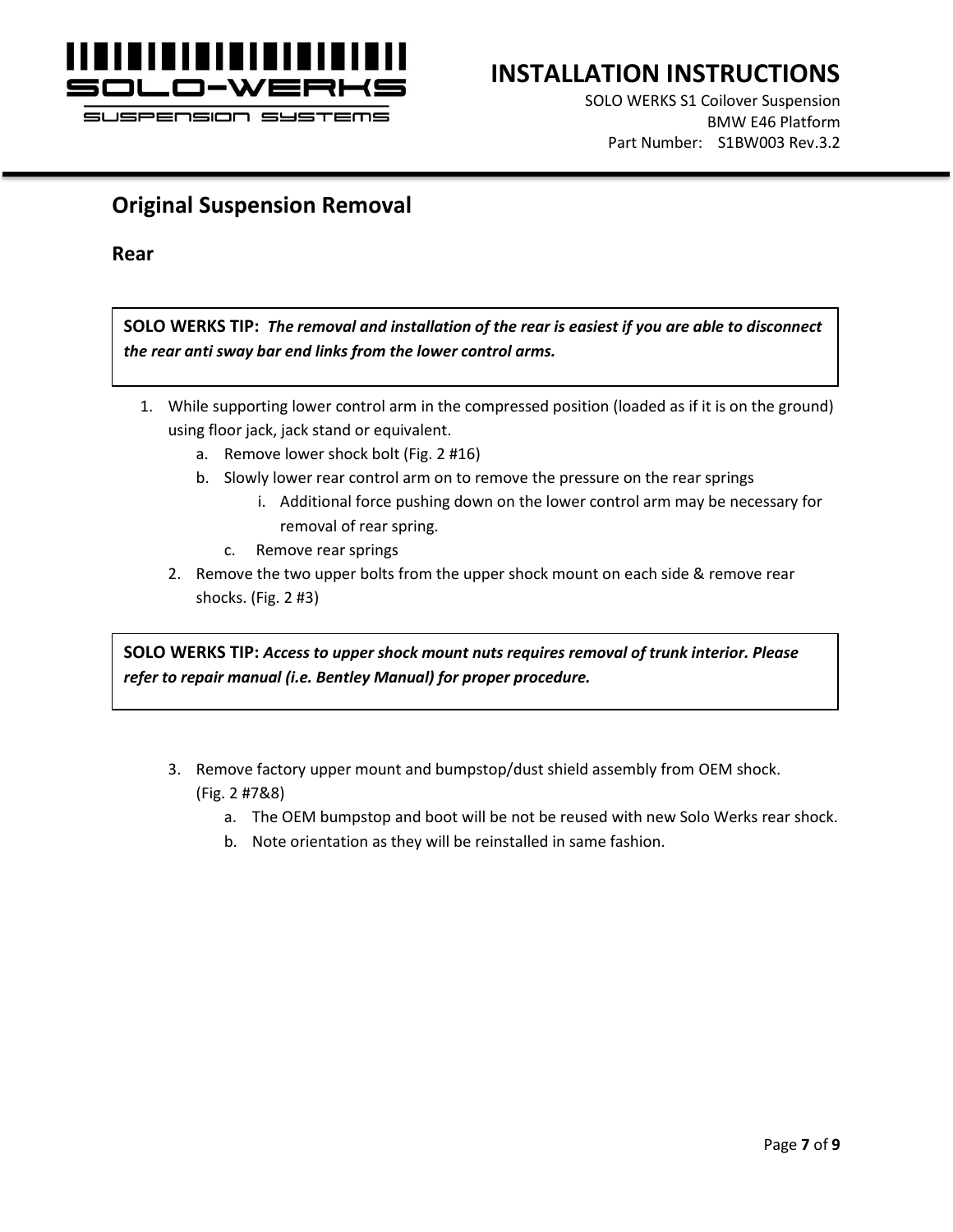

### **INSTALLATION INSTRUCTIONS**

SOLO WERKS S1 Coilover Suspension BMW E46 Platform Part Number: S1BW003 Rev.3.2

### **Solo Werks Coilover Assembly and Installation**

#### **Rear**

The Rear of this platform is a combination of a rear lowering spring & adjustable spring perch and specially matched shock absorber. The shock absorber does not need to be adjusted in any way to change the ride height.

**SOLO WORKS TIP:** *Just like the front struts, it is advisable to Prime the rear shocks as well. To purge the rear shocks: Refer to procedure on page 5.*

Rear Spring Assembly

- 1. Remove the lower factory spring pad from the control arm, and ensure that the area is clean and clear of any dirt or debris. – Note: This lower spring pad CAN BE reused to gain additional height on the rear Axle.
- 2. Remove the upper spring pad from the factory spring or from the upper spring locator on the body and ensure that that the area is clean and clear of any dirt or debris. This IS NOT reused.
- 3. With the adjustable perch on top of the spring, place the assembly into the lower control arm pocket & body spring locator. (Fig. 2 #11,12,13)
	- a. You may need to lower or raise the rear axle to keep the assembly in place.
	- b. Note: with the spring perch installed on top, this allows for easier access for adjustment once installed in vehicle.

**Solo Werks Tip:** *Make sure the supplied rubber spring perch isolator is installed in-between the chassis and the adjustable spring perch. (Fig. 2 #10*)

Rear Shock Absorbers Assembly:

- 1. Assemble new Solo Werks rear shock absorber using original upper shock mount and dust shield/bumpstop assembly (Fig. 2 #4,7&8)
- 2. Install shock into upper shock mount and hand tighten two (2) shock mount nuts. (Fig. 2 #3)
	- a. Once vehicle is placed back on the ground torque upper shock mount nuts to proper torques settings.
- 3. Compress lower control arm until lower shock mount bolt can be reinstalled. (fig.2 #16)
	- a. Torque lower shock bolt to proper torque settings.
- 4. Replace trunk interior to finalize installation.
- 5. Final check that all hardware is tight and torques properly.

**SOLO WERKS TIP:** *It is advisable that all attaching hardware be checked after approx. 200 miles to ensure it has retained appropriate OEM torque settings.*